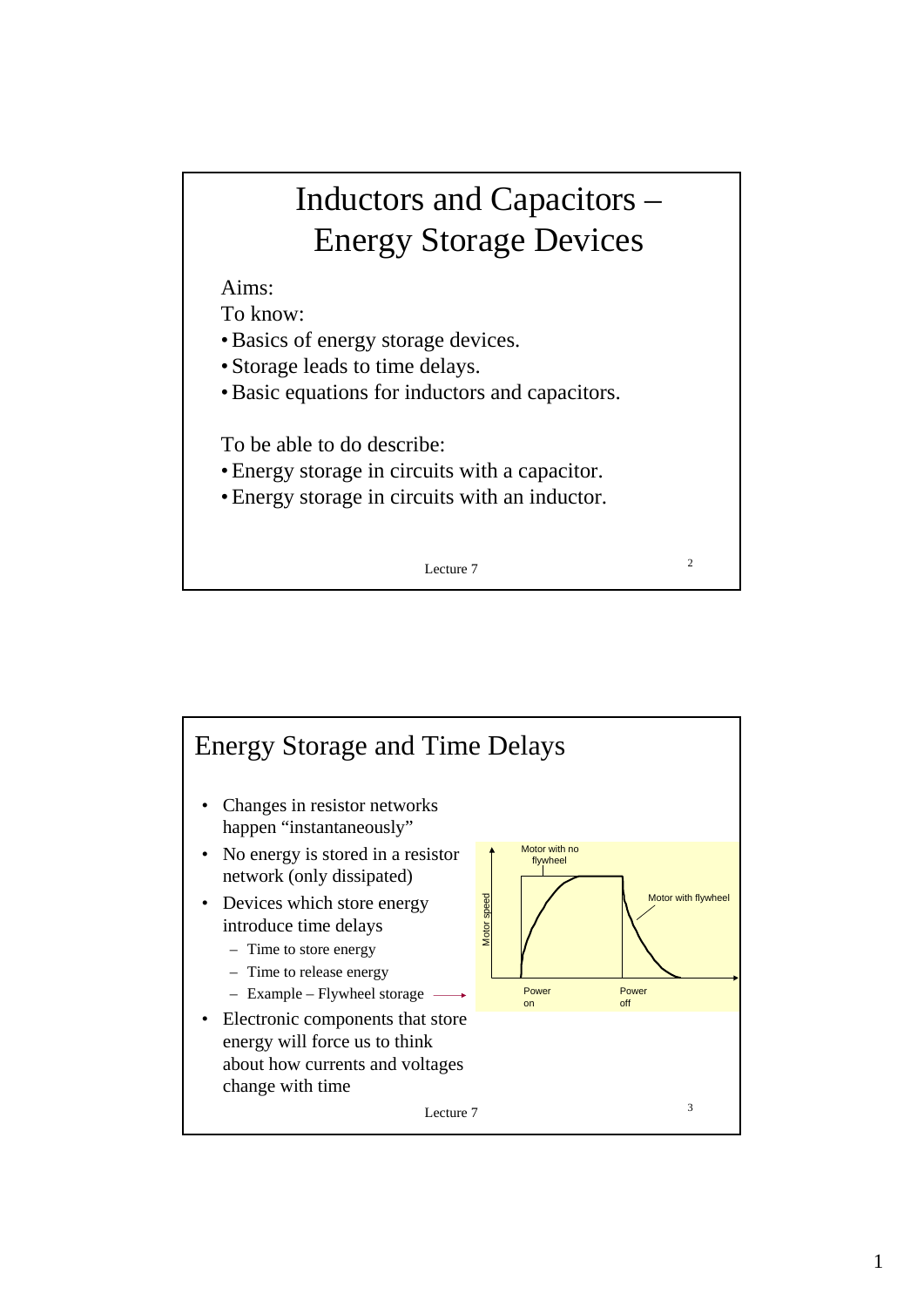

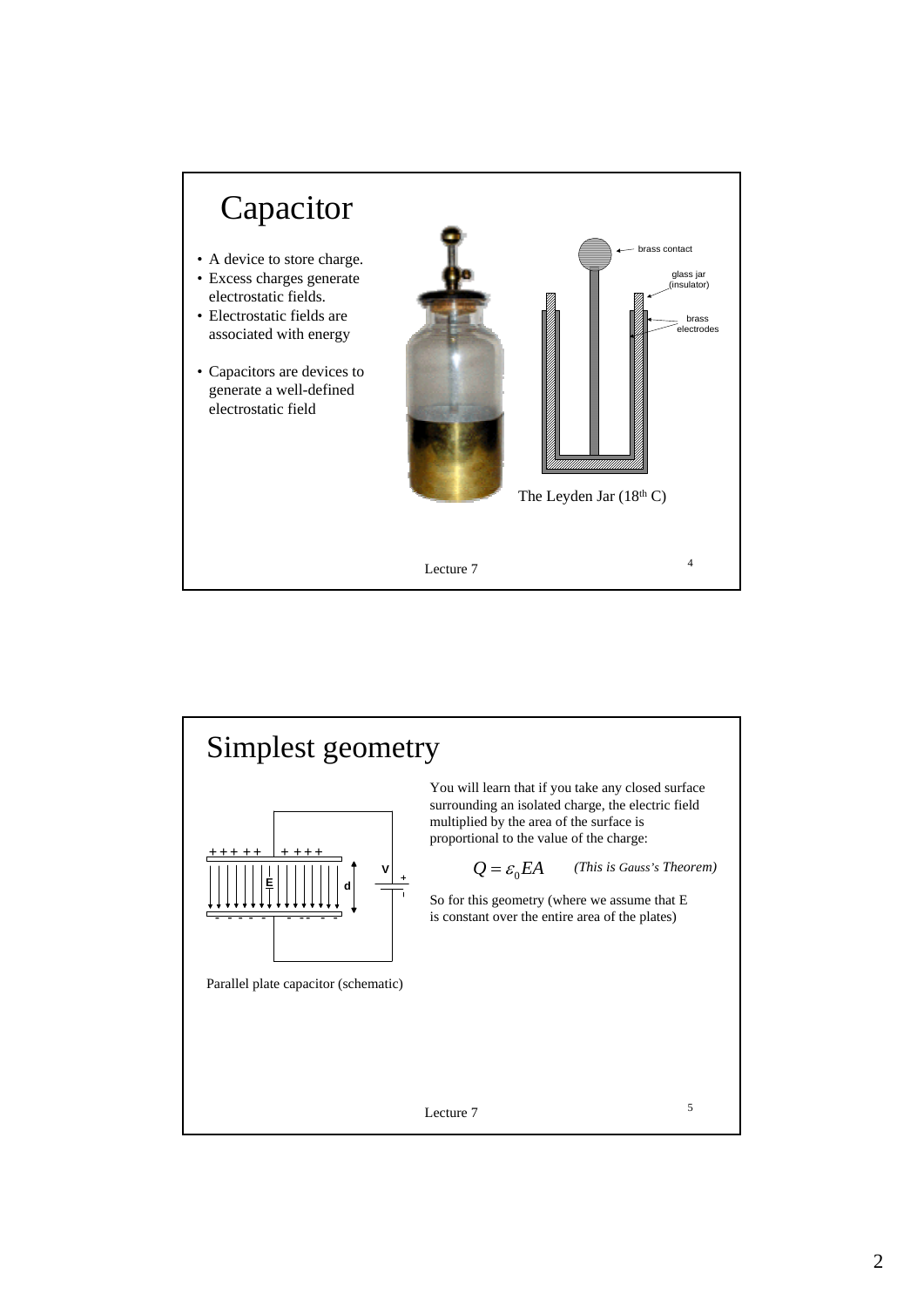

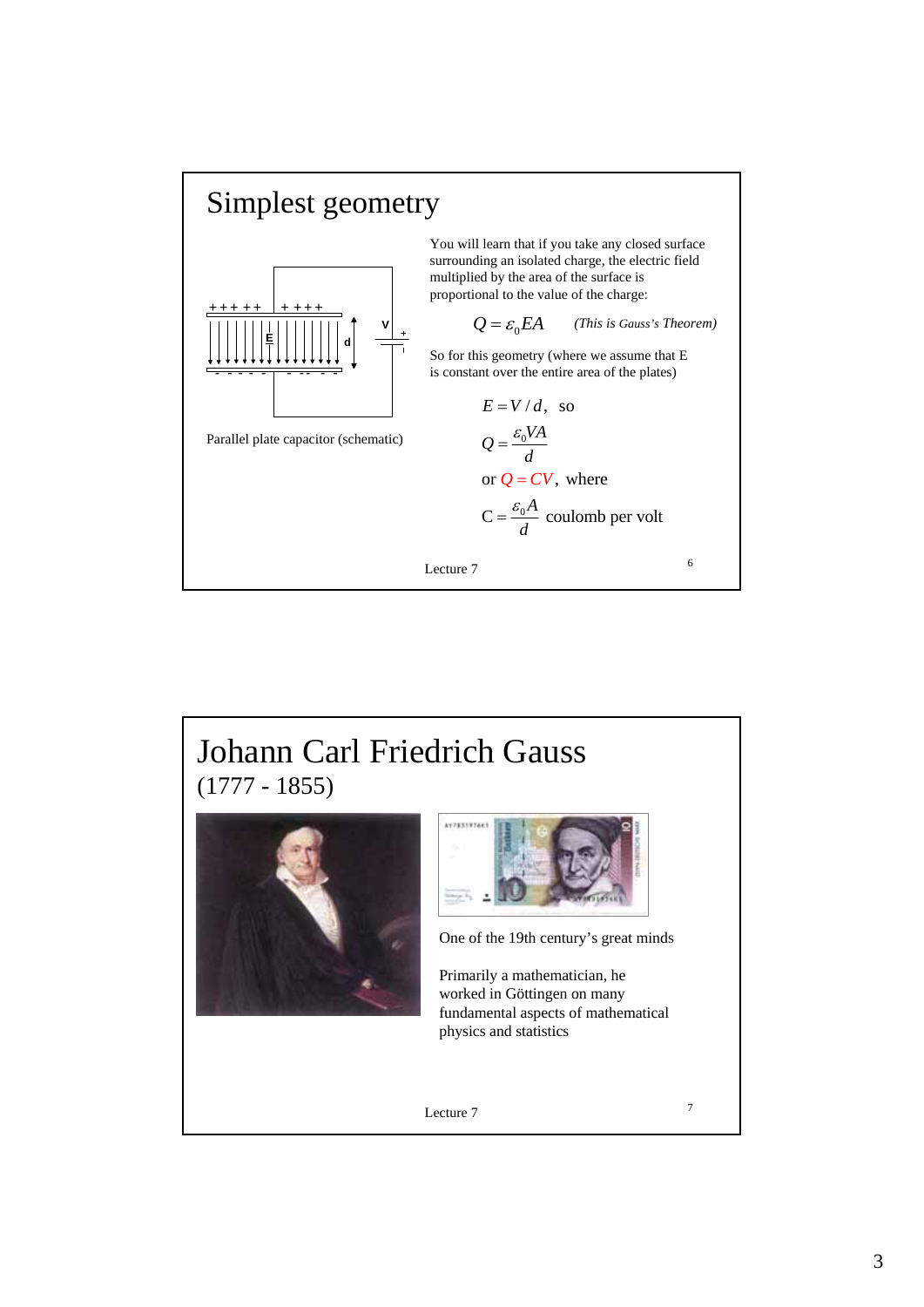

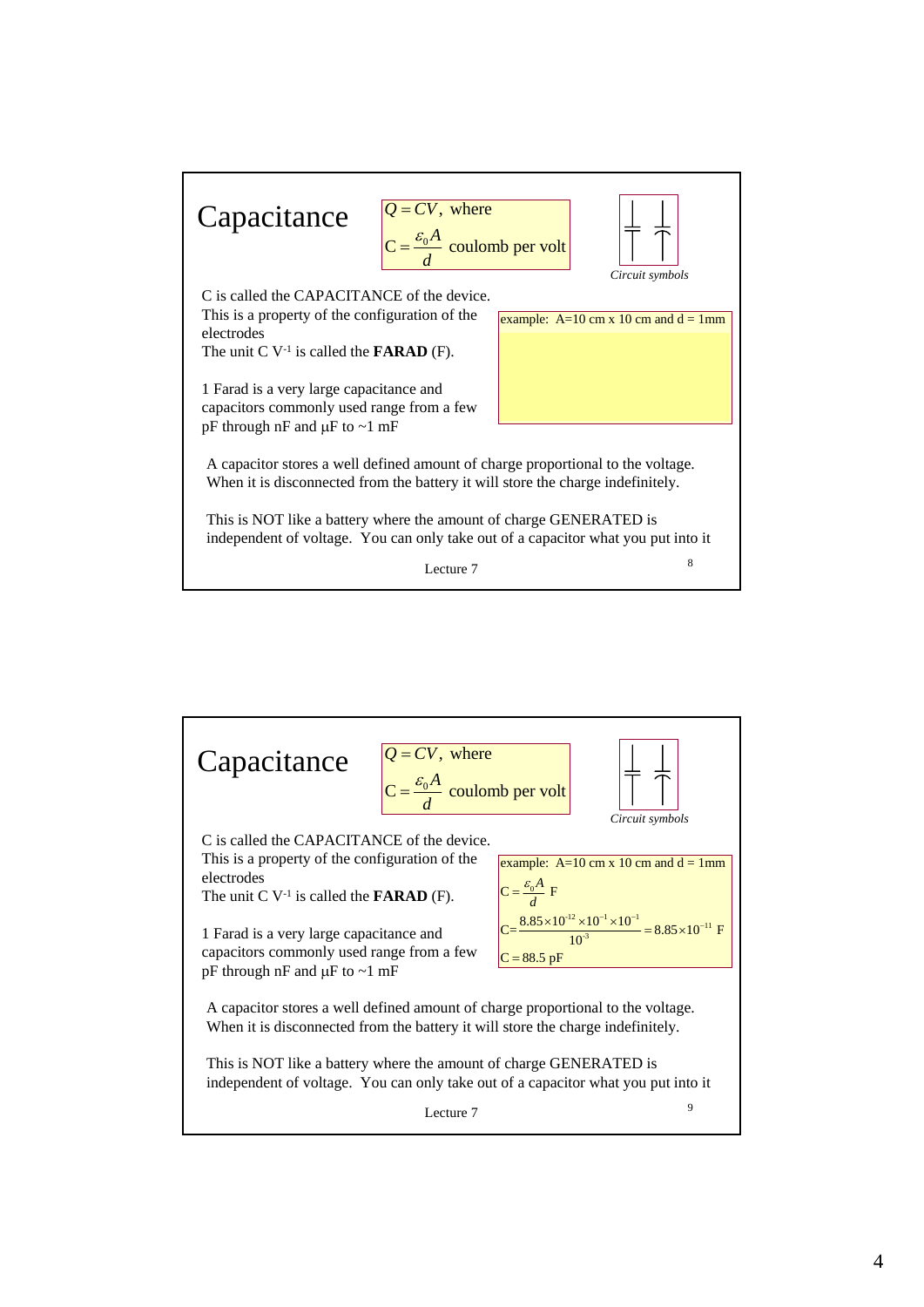

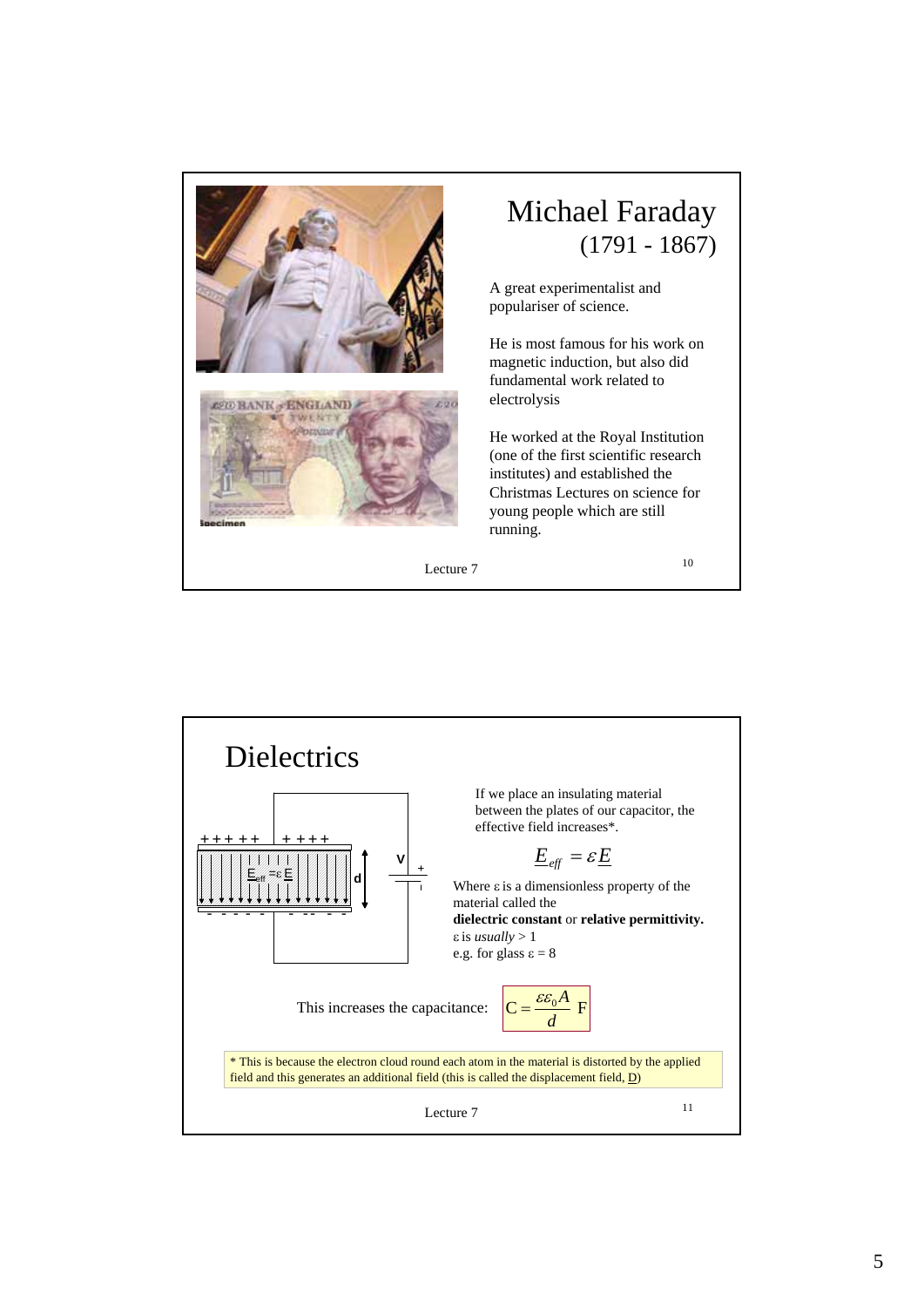

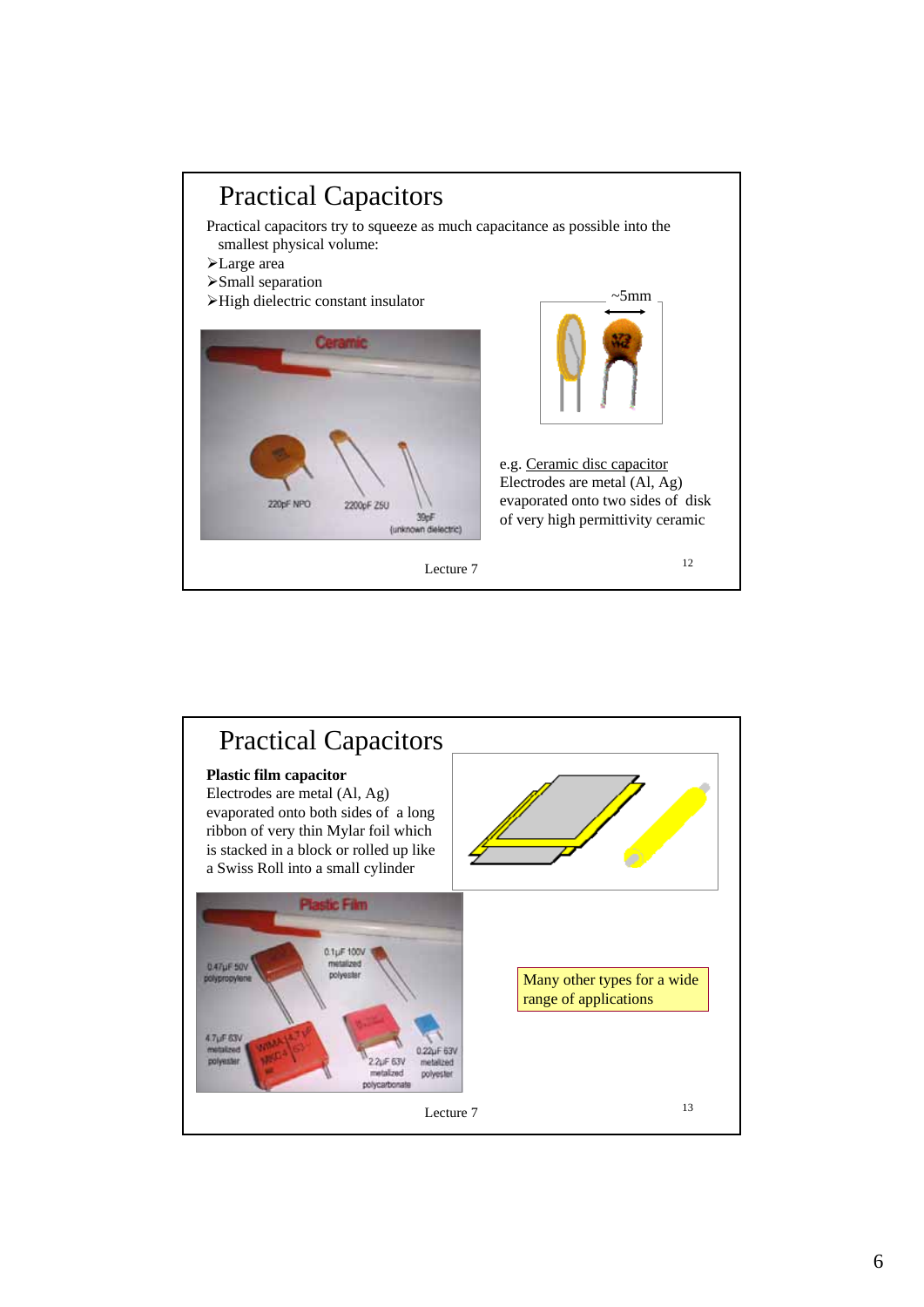

## Lecture  $7 \t\t 15$ Energy in Capacitors Imagine a capacitor C charged to a voltage V If you push into the capacitor a small amount of charge, d*Q*, then the energy increases by an amount d*W* = *V*d*Q (energy = charge x voltage)* At the same time the voltage increases by an amount  $dV$ , where  $dQ = CdV$ So  $dW = CVdV$ . To get the total energy stored in a capacitor we need to integrate this expression: 0  $W = \int_0^V CVdV$  $W = \frac{1}{2}CV^2$  or  $W = \frac{1}{2}QV$ *Compare this with a battery, where W = QV*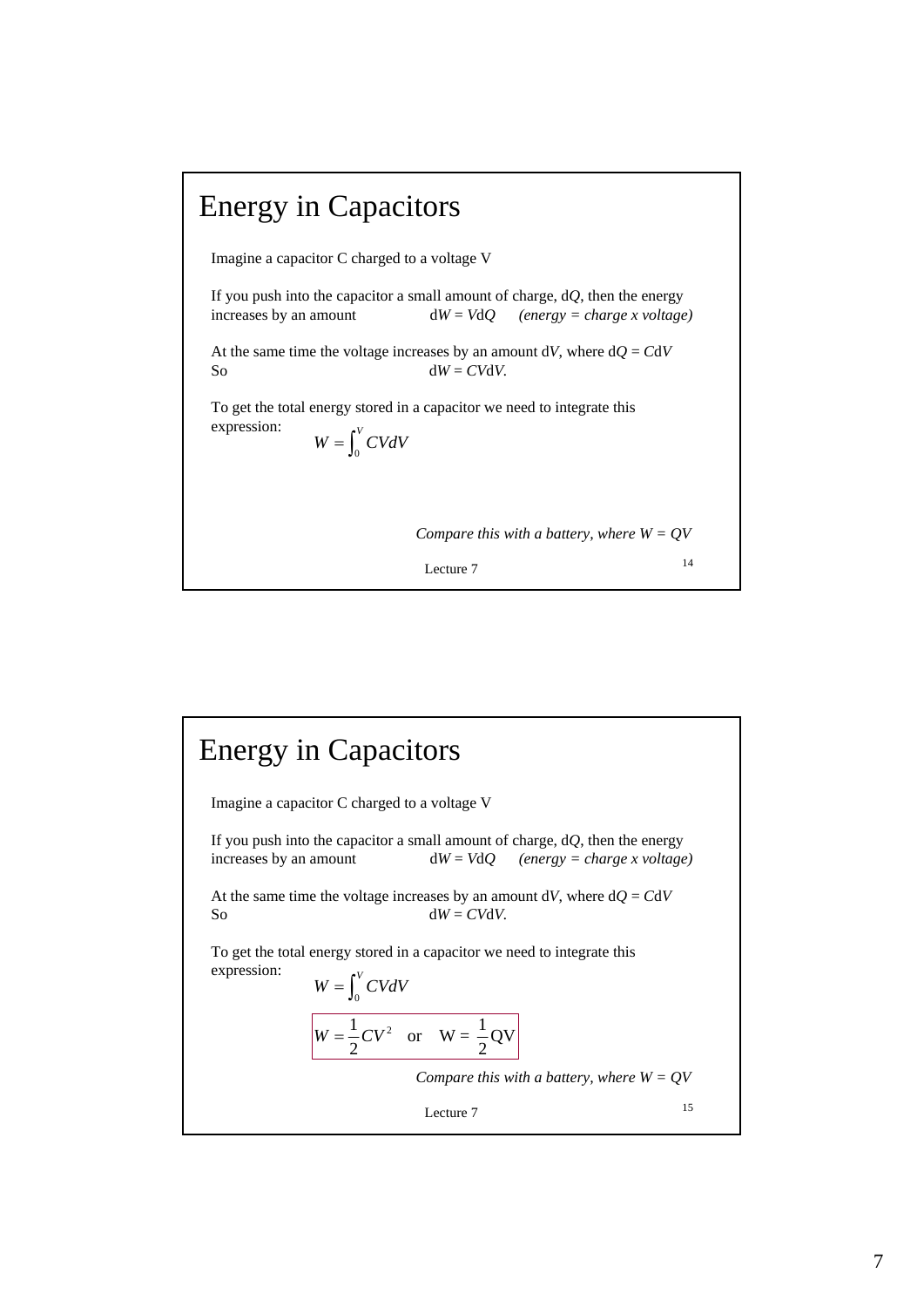

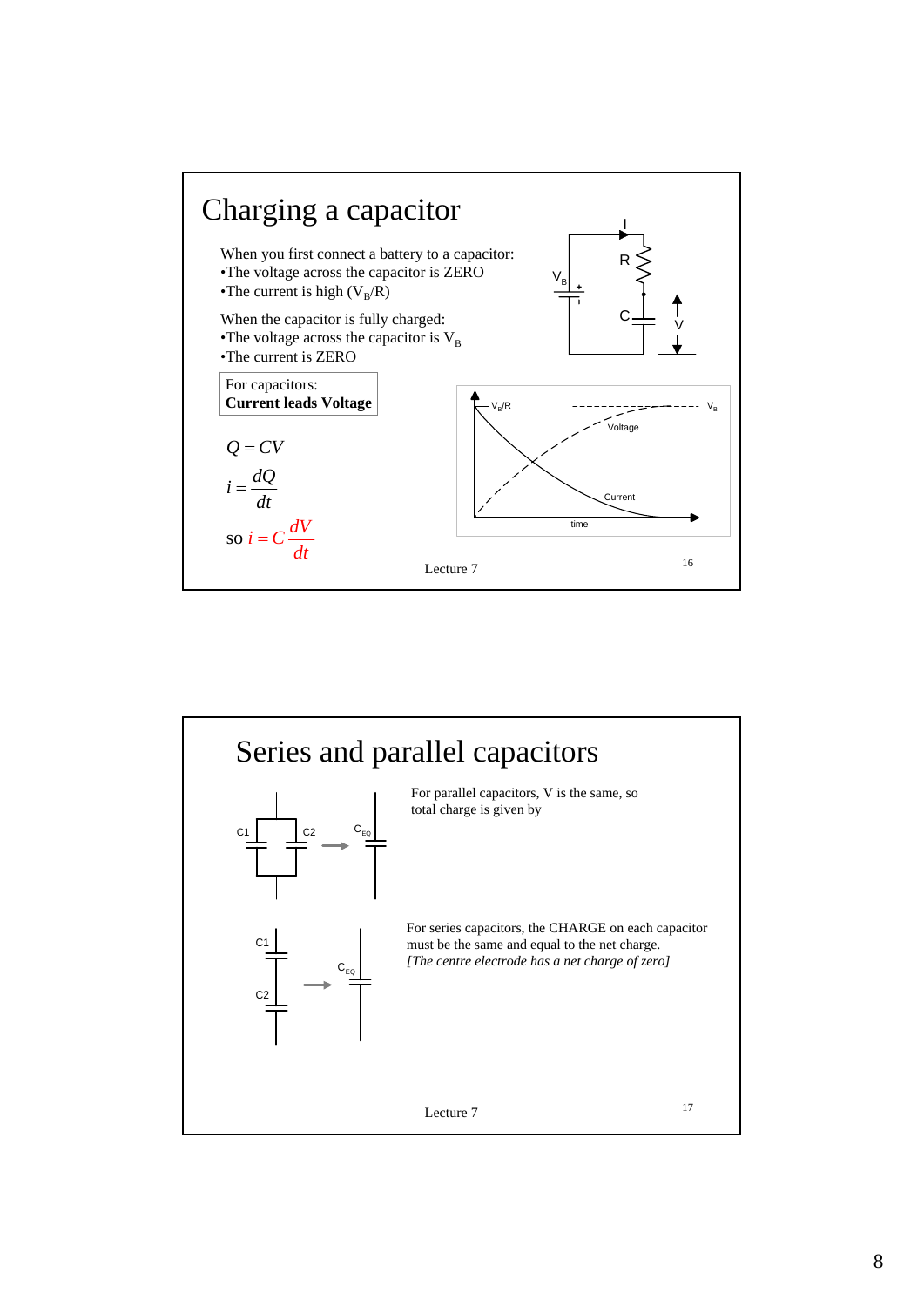

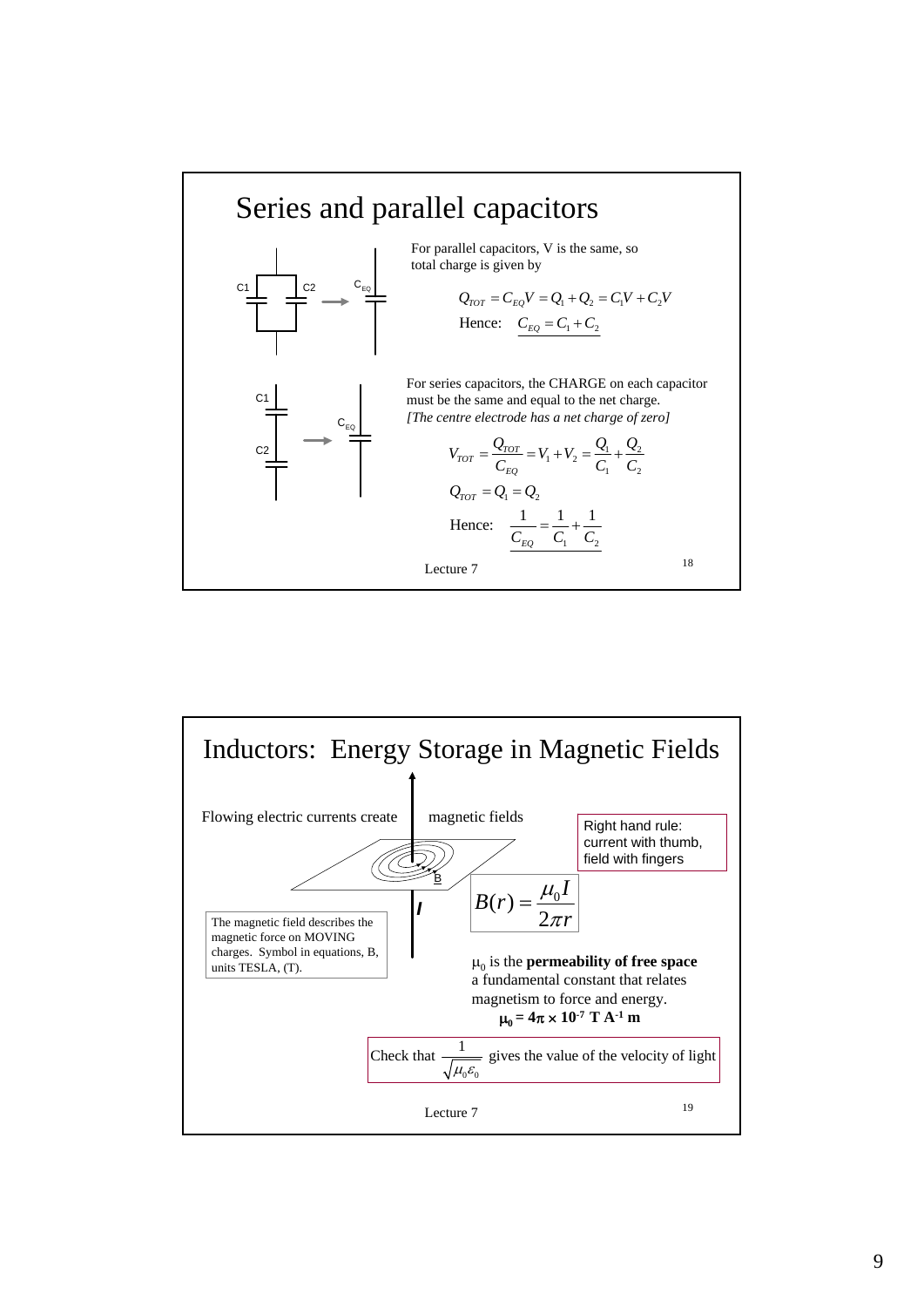

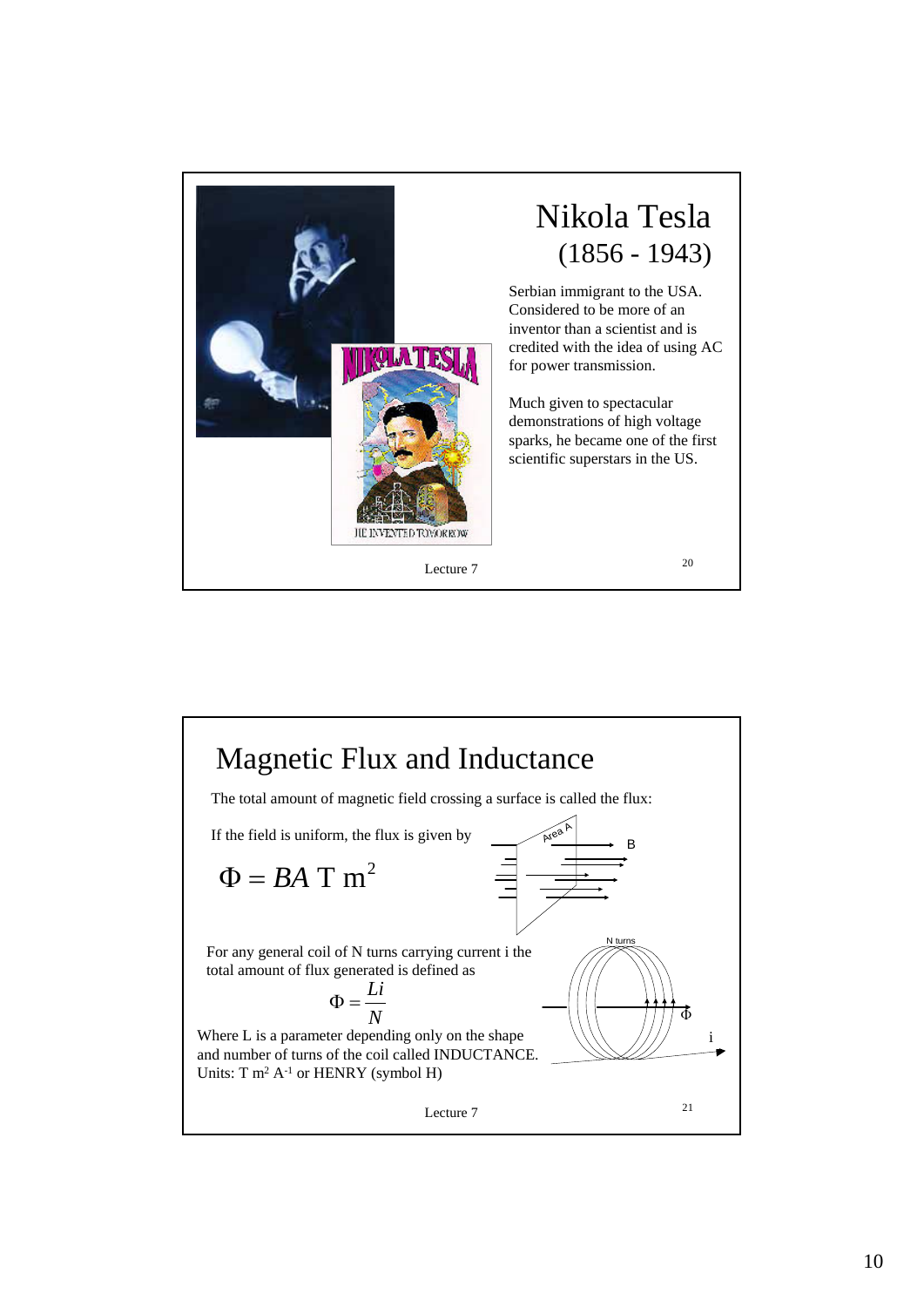

## Joseph Henry (1797 - 1878)

Born in upstate New York he worked on electromagnetism and inductance in Albany and Princeton.

Was appointed the first Secretary of the Smithsonian Institution in Washington in 1864

Lecture  $7$  22

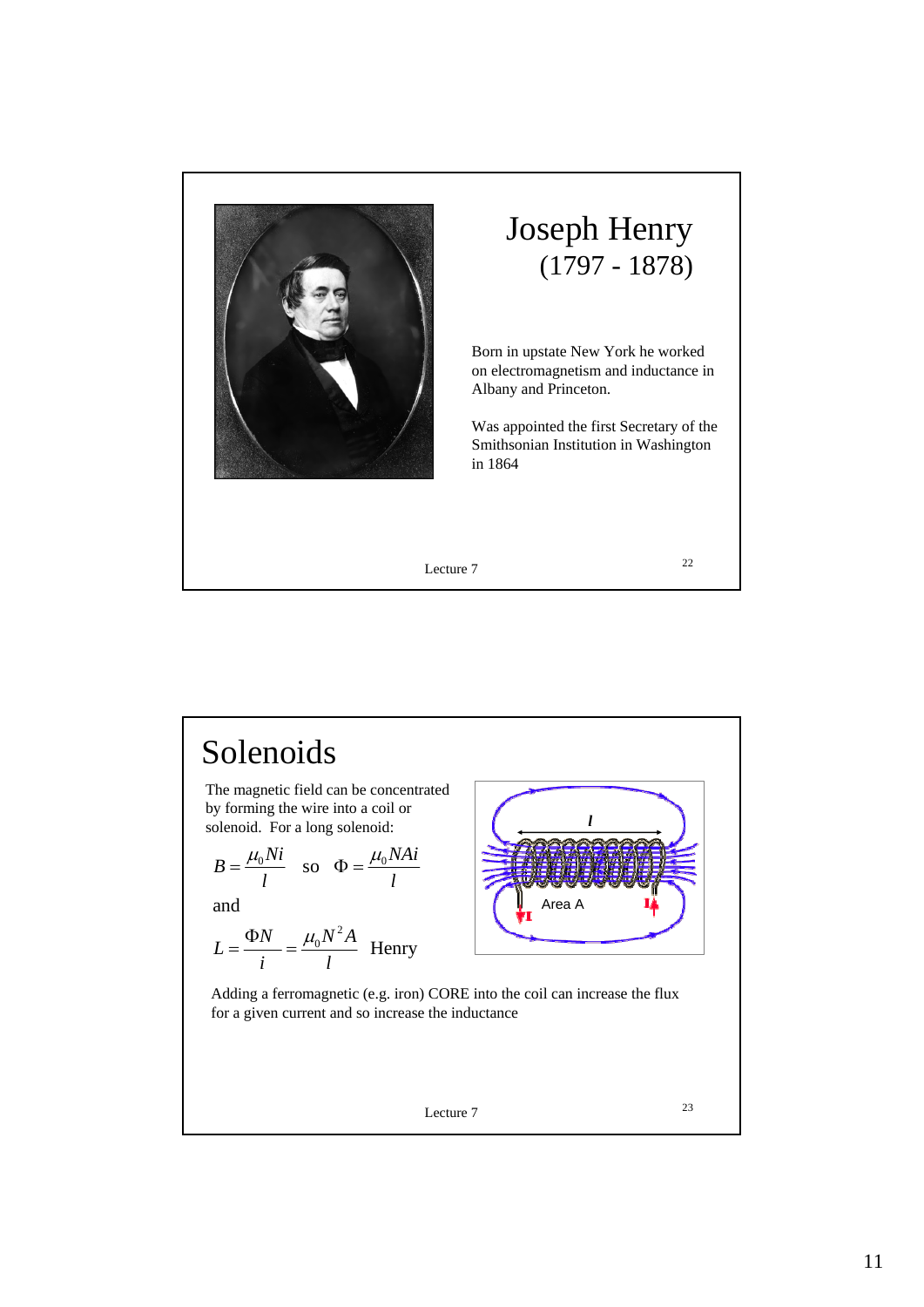

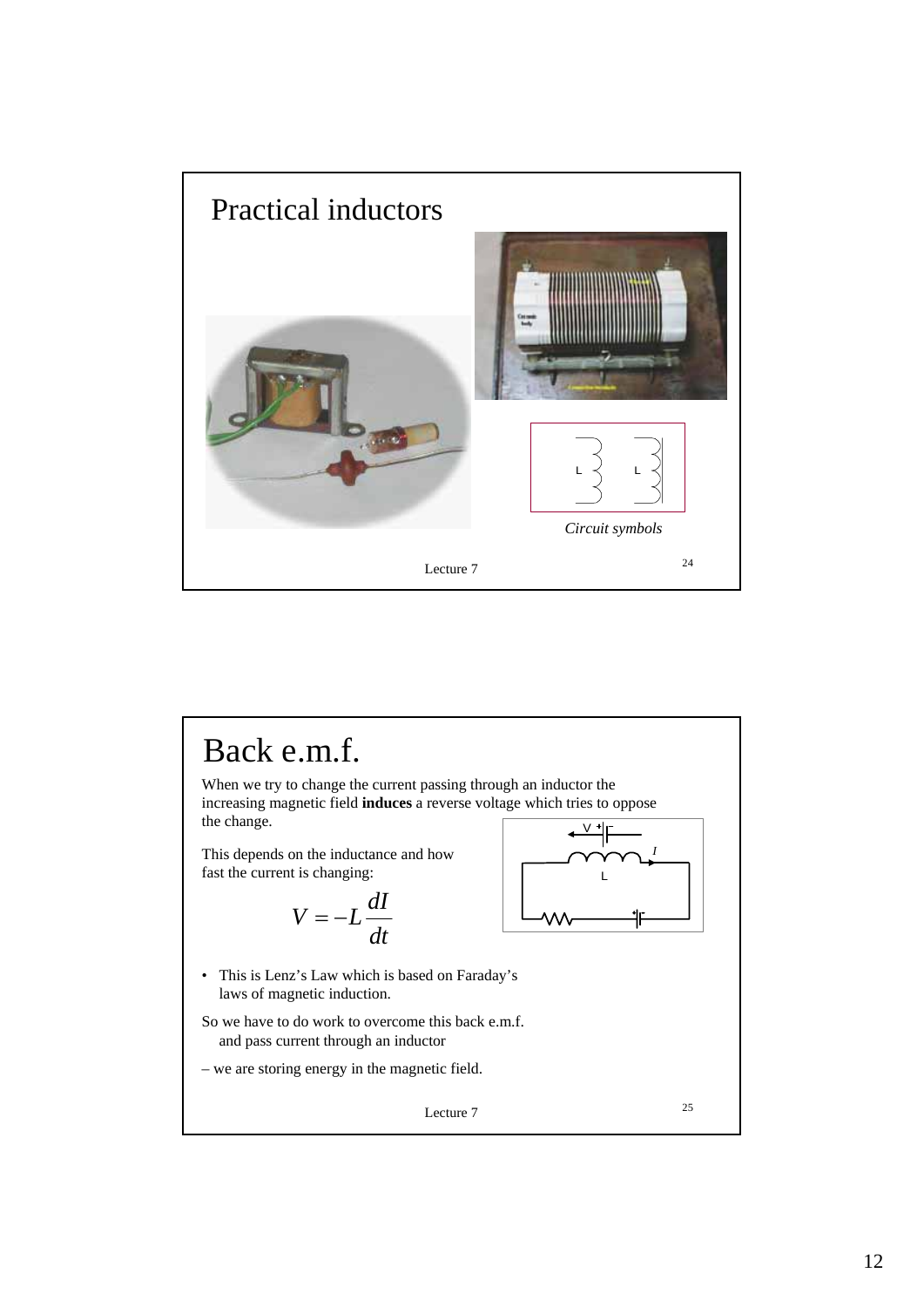

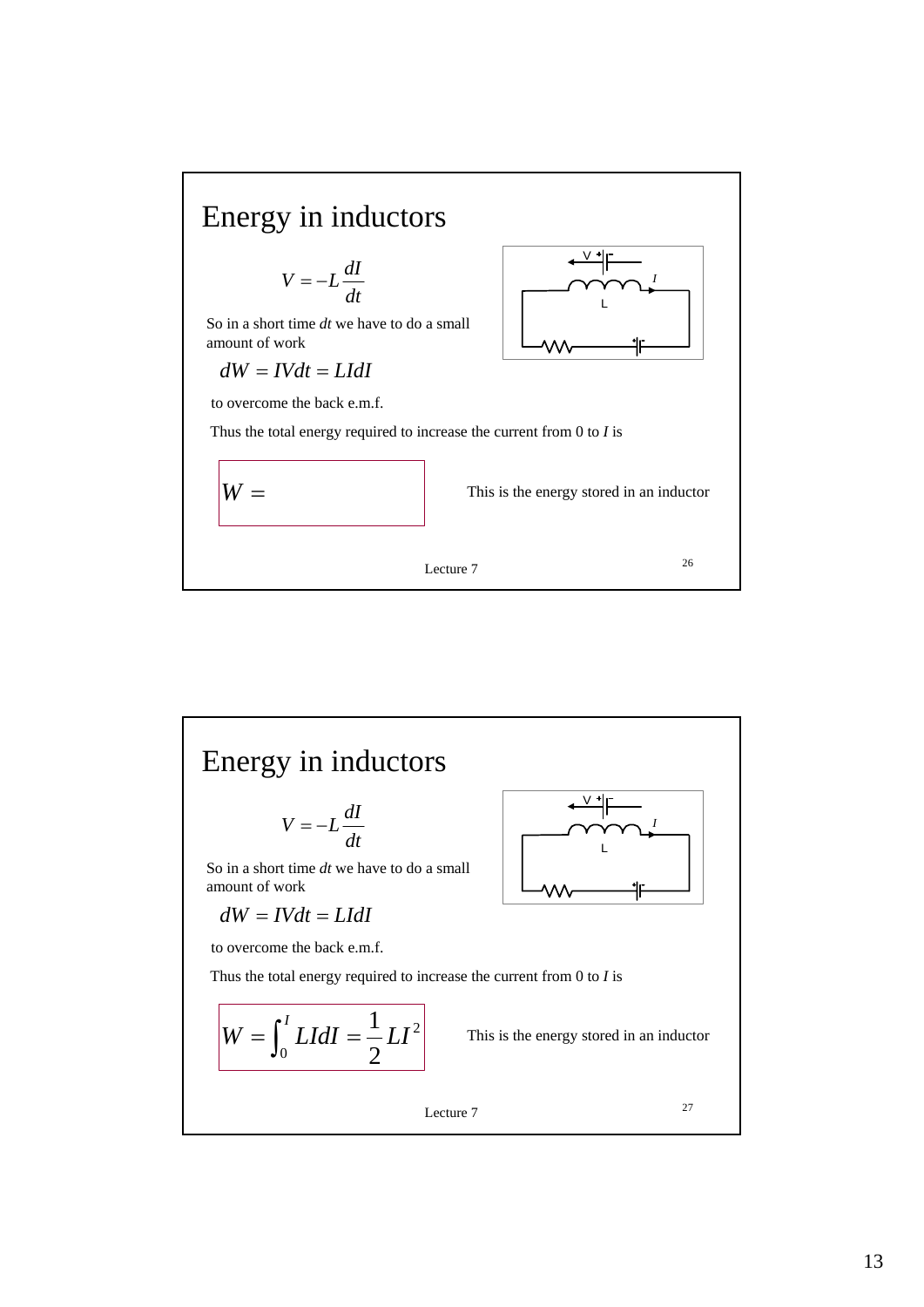